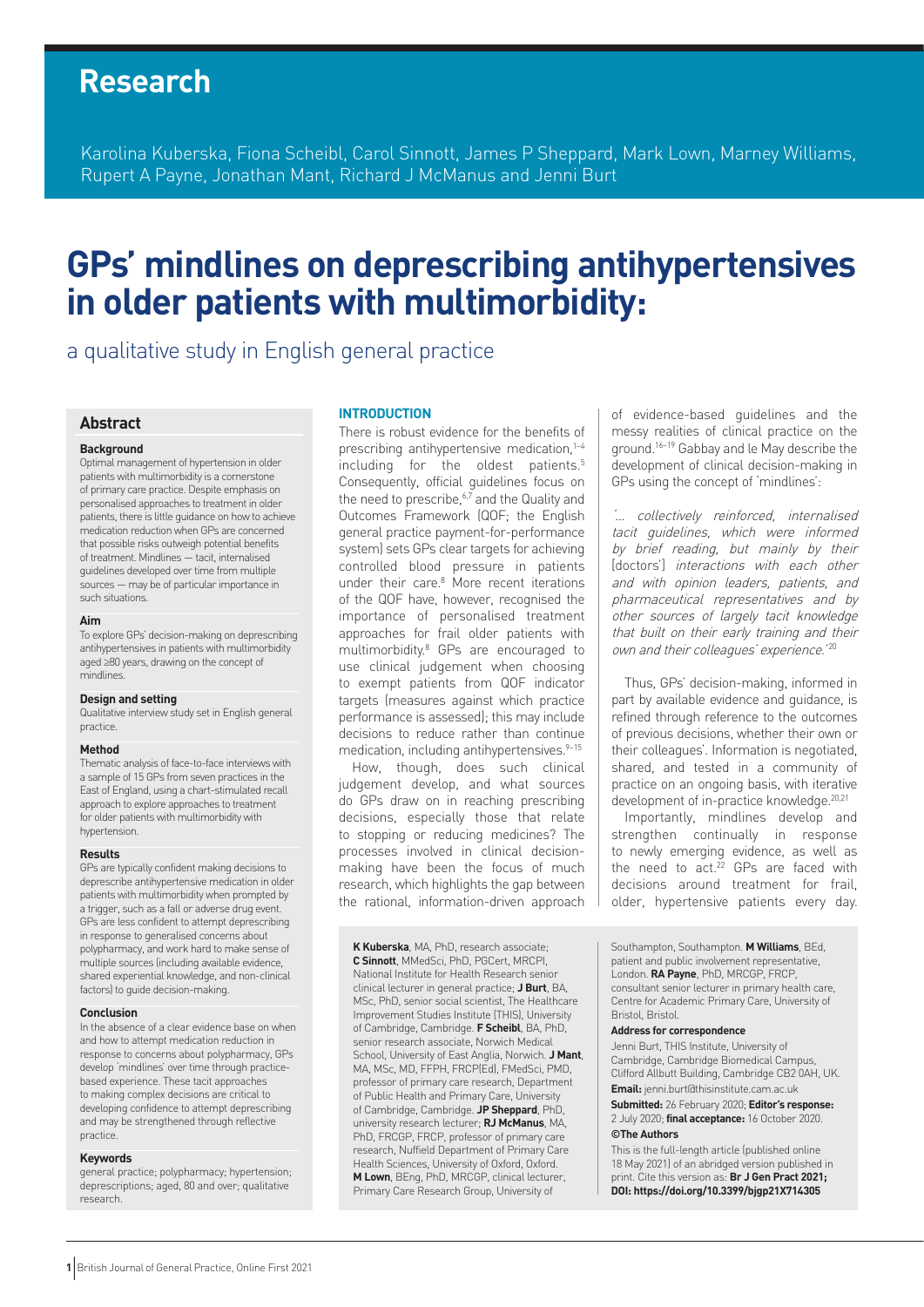## **How this fits in**

While there is robust evidence for the benefits of prescribing antihypertensive medication in healthy older patients, the balance of probable benefit against potential risk is less certain in older patients with multimorbidity. An emphasis on the importance of clinical judgement in prescribing decisions for such patients, seen for example in recent revisions to the Quality and Outcomes Framework (QOF) to support person-centred treatment goals, is not yet highlighted in specific guidelines on how to attempt medication reduction. In this examination of how GPs develop and apply their clinical judgement in relation to medication reduction in older patients with multimorbidity, decisions to deprescribe were typically based on clear trigger events or direct requests from patients. GPs found it far harder to come to a decision to deprescribe in response to a generalised concern about polypharmacy: here, experiential knowledge, accrued over time and through multiple sources (mindlines), was critical to developing confidence in deprescribing in the absence of robust medication reduction guidelines.

Here, they are required to make tradeoffs between evidence-supported benefits of antihypertensive treatment and potential benefits of deprescribing. Relevant 'brief reading' includes recommendations on how to recognise and action opportunities for deprescribing,23–25 and National Institute for Health and Care Excellence (NICE) guidance on multimorbidity, none of which offers advice on reducing specific groups of medication, including antihypertensives.<sup>26</sup> These reflect the lack of current evidence about the advantages of withdrawing antihypertensive medication.5,12,13,27

With little information on the safety and efficacy of medication reduction, increased interest in deprescribing for older patients16,28–34 has had minimal impact on clinical practice.30,32,35,36 To date, studies have focused on barriers and facilitators to deprescribing preventive medication<sup>13,15,16,29,30,34,36-41</sup> Questions that have received far less attention include: what shapes the decision-making of GPs at the sharp end in managing hypertension in frail older patients; how frameworks of knowledge are, individually and collectively, being created and maintained in response to increased attention towards polypharmacy concerns; and how GPs might learn from these in developing their own decisionmaking in this area.

This qualitative study took place as part of the OPtimising Treatment for MIld Systolic hypertension in the Elderly trial (OPTiMISE), whose goal was to compare a strategy of antihypertensive medication reduction with usual care for older (aged ≥80 years) patients with multimorbidity in primary care.42 The aim was to explore how GPs made decisions about prescribing and deprescribing antihypertensives in older patients with multimorbidity, within everyday clinical practice.

## **METHOD**

#### **Design**

This study was a qualitative study using chart-stimulated recall approaches to explore GPs' clinical decision-making on treatment for older patients with hypertension, set in English general practice. With the support of a Clinical Research Network, the authors aimed, as far as possible, to recruit a mixed sample of GPs across the following two criteria: length of time qualified  $\left( < 10$  or  $\geq 10$  years); and practice location (rural, urban, or mixed).

## **Data collection**

The authors conducted semi-structured face-to-face interviews with GPs, lasting between 20–40 minutes. A chart-stimulated recall method was used, which is a casebased technique used to examine clinical decision-making, taking account of contextual influences on approaches to patient care.17 It has been used in a number of GP interview studies, including those exploring management of multimorbidity and hypertension.<sup>18</sup> Interviews followed a two-phase approach. GPs were asked to reflect on two cases, whom they selected from their current patient list according to the following criteria: aged ≥80 years; controlled blood pressure (systolic blood pressure <150 mmHg); and receiving ≥2 antihypertensive medications and whom the GP considers may benefit from medication reduction due to existing polypharmacy, comorbidity, and frailty.

For each patient, GPs were asked to consider their approach to the management of their patients' hypertension; how this was balanced with their other medical conditions; what had influenced their management approach for this case; whether additional knowledge would have further informed their decision-making; and how they would think about stopping an antihypertensive medication. The interviews concluded with a second, more open phase of questioning, asking GPs to explain their approach to the management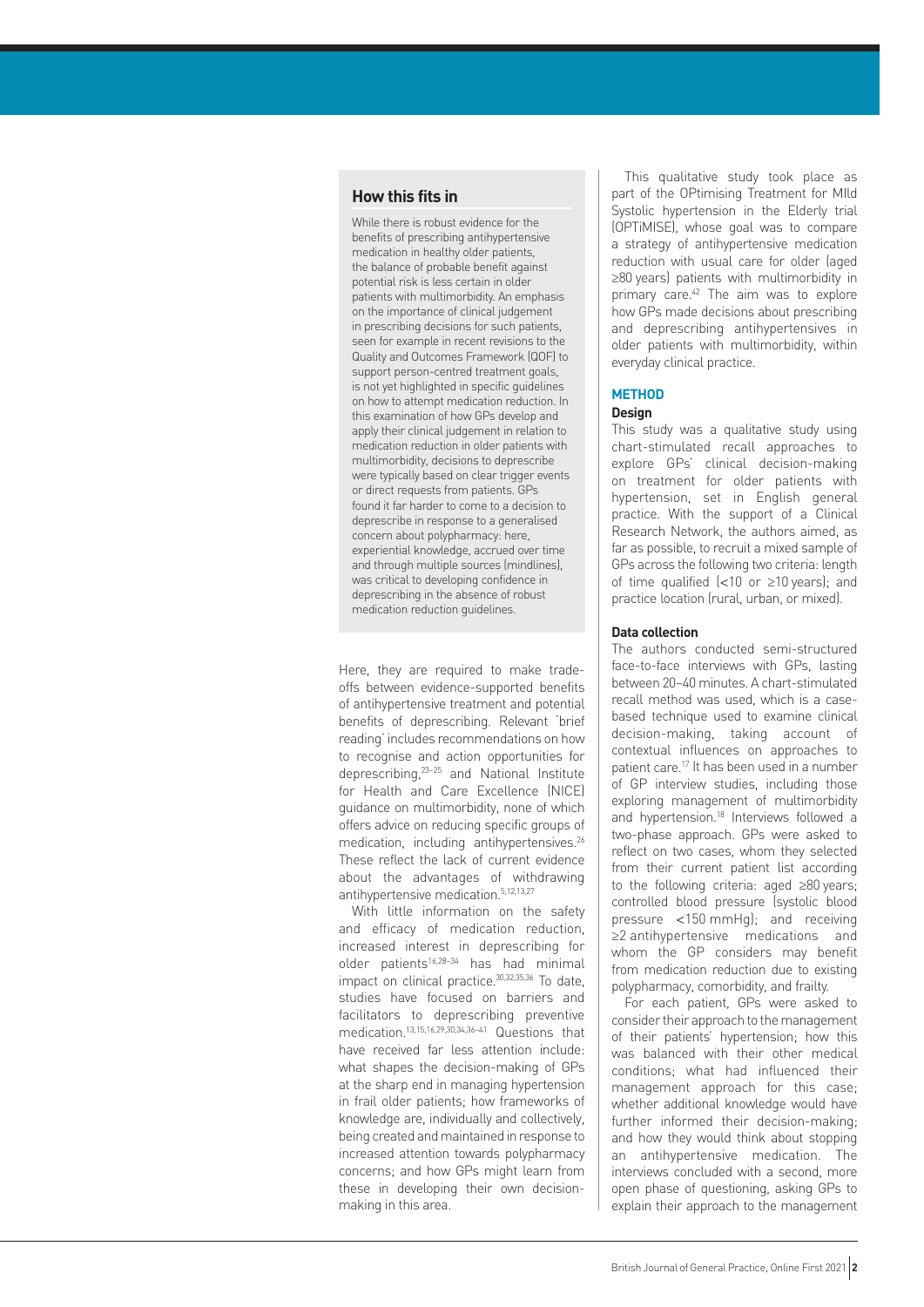**Table 1. Summary details of practices and participants in GP interview study**

| <b>Practice ID</b> | Area  | <b>Patient list</b><br>size, n | <b>GPs</b><br>interviewed, n | Age range,<br>years | <b>Sex</b> | Range of years at<br>practice, years |
|--------------------|-------|--------------------------------|------------------------------|---------------------|------------|--------------------------------------|
| <b>Practice 1</b>  | rural | 8000                           | 4                            | $30 - 35$           | male       | $<$ 5                                |
|                    |       |                                |                              | $45 - 50$           | male       | $5 - 10$                             |
|                    |       |                                |                              | $45 - 50$           | male       | $10 - 15$                            |
|                    |       |                                |                              | $50 - 55$           | male       | $20 - 25$                            |
| Practice 2         | mixed | 9000                           |                              | $50 - 55$           | male       | $5 - 10$                             |
| Practice 3         | mixed | 9500                           | $\mathcal{P}$                | $50 - 55$           | female     | $25 - 30$                            |
|                    |       |                                |                              | $55 - 60$           | male       | $10 - 15$                            |
| Practice 4         | urban | 11500                          | $\mathfrak{D}$               | $30 - 35$           | male       | < 5                                  |
|                    |       |                                |                              | $35 - 40$           | female     | $5 - 10$                             |
| Practice 5         | mixed | 9500                           | 1                            | $40 - 45$           | male       | $5 - 10$                             |
| Practice 6         | rural | 7000                           | 3                            | $30 - 35$           | male       | < 5                                  |
|                    |       |                                |                              | $45 - 50$           | male       | $10 - 15$                            |
|                    |       |                                |                              | $45 - 50$           | female     | $10 - 15$                            |
| Practice 7         | rural | 4000                           | $\mathfrak{D}$               | $55 - 60$           | male       | < 5                                  |
|                    |       |                                |                              | $55 - 60$           | female     | $5 - 10$                             |

of hypertension in older patients, and the circumstances and outcomes of any previous decisions to stop antihypertensive medication. Sample sufficiency was guided by the principles of information power.<sup>43</sup>

All interviews were conducted by a single, non-clinical interviewer, audiorecorded, and professionally transcribed. A pilot interview took place with one GP to assess the feasibility of the topic guide.

#### **Analysis**

This study used a thematic analysis approach,<sup>44</sup> with analysis commencing alongside data collection. As interviews were conducted, two researchers who were trained in qualitative methods read the transcripts and iteratively developed first- and second-level coding frameworks as analysis progressed.<sup>45</sup> As thinking moved from descriptive to analytical, the team drew on existing literature on GPs' attitudes to medication reduction and deprescribing, as well as models of understanding clinical decision-making in conditions of uncertainty, notably the concept of mindlines.20,21,46,47 Working with transcripts, four researchers trained in qualitative methods and general practice subsequently discussed data and thematic development in three half-day workshops. A revised coding framework was developed following each workshop. As a part of data analysis, the major themes identified were discussed at a multidisciplinary daylong analysis workshop attended by GPs, cardiovascular physicians, social scientists, and a patient representative. This workshop was repeated on completion of data collection and analysis, with final reflection on, and discussion of, the core findings, including the application and relevance of the concept of mindlines to the data. For example, in developing second-level coding frameworks, the team reflected on how and where key concepts were apparent in the data (such as how multiple sources of knowledge appeared to be distilled and employed by GPs in managing hypertension). Thus, these constructs were used as a tool to think about the data, rather than in a deductive approach to framework development and coding.

## **RESULTS**

This study interviewed 15 GPs from seven practices based in the East of England between May 2017 and October 2017. Three practices were rural, three were mixed, and one was urban. List size ranged from 4000 to 11 500. Four GPs were female and 11 were male; professional experience ranged from 1 month to 26 years (Table 1).

Interviews with GPs illustrated the complexity of everyday decisions to deprescribe antihypertensive medication in patients with multimorbidity who are ≥80 years old in the absence of specific guidance. Although clinical considerations (such as presence of adverse drug effects, recent falls, or drug interactions) were at the forefront of GPs' concerns, their impact on medication reduction decisions was not always straightforward. GPs consistently highlighted the lack of explicit mechanisms for medication reduction, fuelling the importance of tacit, experiential, and non-clinical considerations in decisions concerning medication regimens of older patients with multimorbidity.

Specifically, alongside the absence of evidence for deprescribing antihypertensives and the concurrent lack of guidelines in this area, this study's analysis identified that GPs highlighted pressures to meet imposed prescribing targets; expectations of the patient's amenability towards medication changes; likely concerns of and ability to communicate with the patient's family and/ or carers; and current resource constraints (for example, staff time required for additional monitoring). As a result, antihypertensive medication reduction was not common practice, usually only occurring reactively following specific trigger events, such as a recent fall. Here, decision pathways were clear for most GPs. When asked to consider proactive medication reduction to address polypharmacy in a patient, the most reasonable action was less clear. A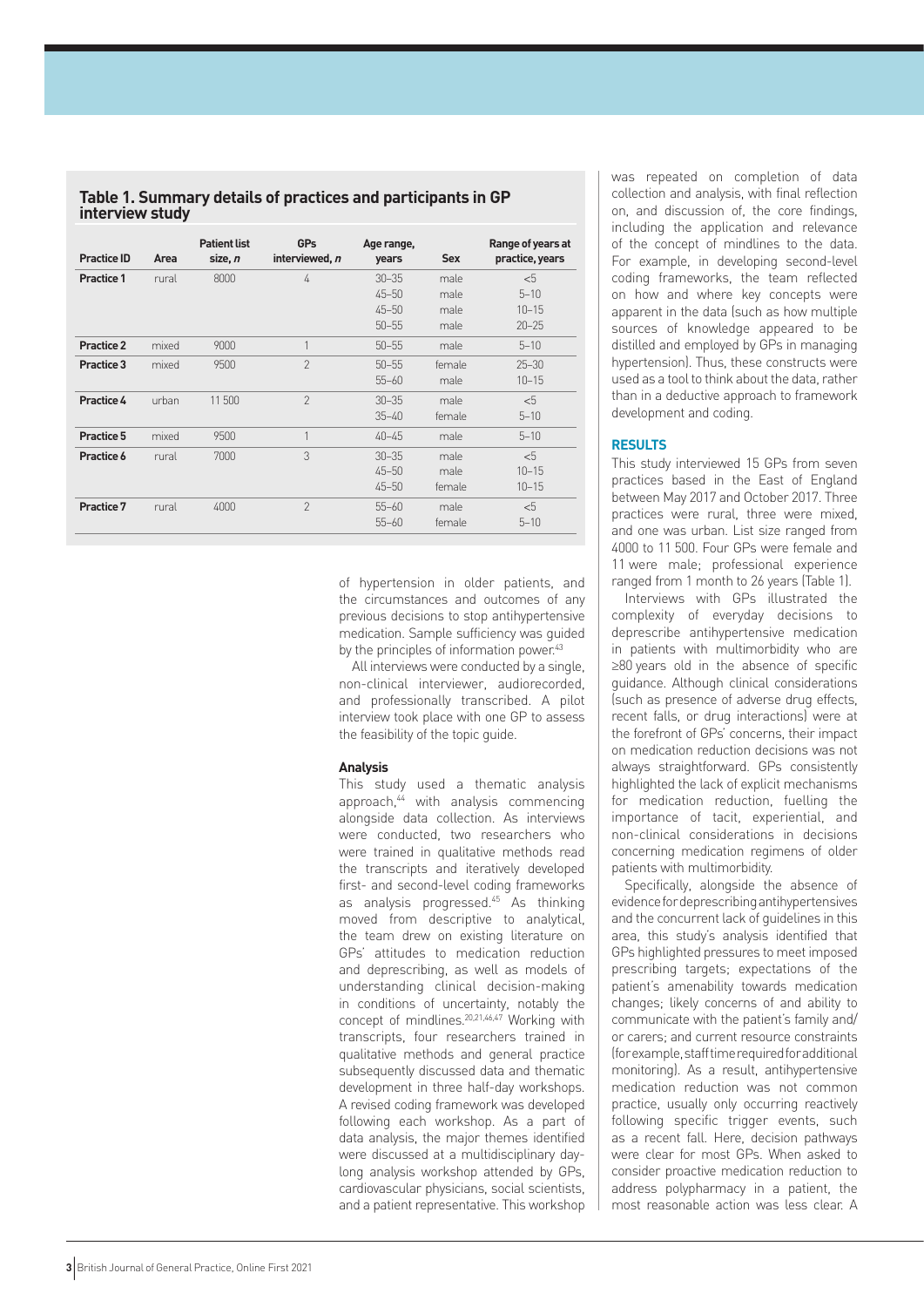

**Figure 1. Influences on antihypertensive prescribing and deprescribing decisions for primary care patients. QOF = Quality and Outcomes Framework.** 

**Figure 2. Polypharmacy and medication reduction** 

**mindlines.**

greater readiness to consider medication reduction in these circumstances was apparent in GPs with more experience, and, consequently, more established mindlines developed over their years in practice. Influences on antihypertensive prescribing and deprescribing decisions, and the development of polypharmacy and medication reduction mindlines, are given in Figures 1 and 2. The complexity



of these practices are discussed in more detail below.

## **Established practices in medication decision-making**

GPs outlined a number of scenarios in which decisions to reduce or remove medication or to continue it — were often straightforward to make. In the case of deprescribing, GPs were more likely to consider, and were more confident about, withdrawing an antihypertensive drug if patients reported a side effect of such medication (for example, dizziness or swollen ankles) or if they were concerned about what they referred to as 'pill burden', or had a recent history of falls. Additionally, GPs were more likely to consider deprescribing antihypertensive medications with complicated side effect profiles, perceived procurement difficulties, or that were absent in updates of the NICE guidelines. However, antihypertensives were not necessarily the 'go-to' choice for deprescribing in cases of polypharmacy, where other medications might be withdrawn first:

'If people say: "I'm taking too many tablets", then I would look at them and see which ones I could cut out. But the antihypertensives wouldn't be at the top of that particular list, they would be the ones I would hang on to, and I would try and cut out other ones first. If someone is on a small dose of amitriptyline, because they have perhaps had a bit of neuropathic pain and the condition is minor, it has a side effect profile that's anticholinergic, and for the elderly you try and reduce the cholinergic load. So I would be more inclined to stop something like that than to stop their lisinopril, for example.' (GP12, 12 years of experience)

In the case of reviewing medication regimens, absence of trigger events or adverse effects usually resulted in continued polypharmacy:

'We tend not to actively stop them unless [patients] have symptoms. If it ain't broke, why fix it?' (GP08, 14 years of experience)

## **Scarcity of explicit sources of knowledge and guidance in medication reduction decision-making**

GPs attempting to consider deprescribing were aware of the increased interest in reducing polypharmacy, but also encountered a wide range of specific arguments against medication reduction. The majority of GPs interviewed said that

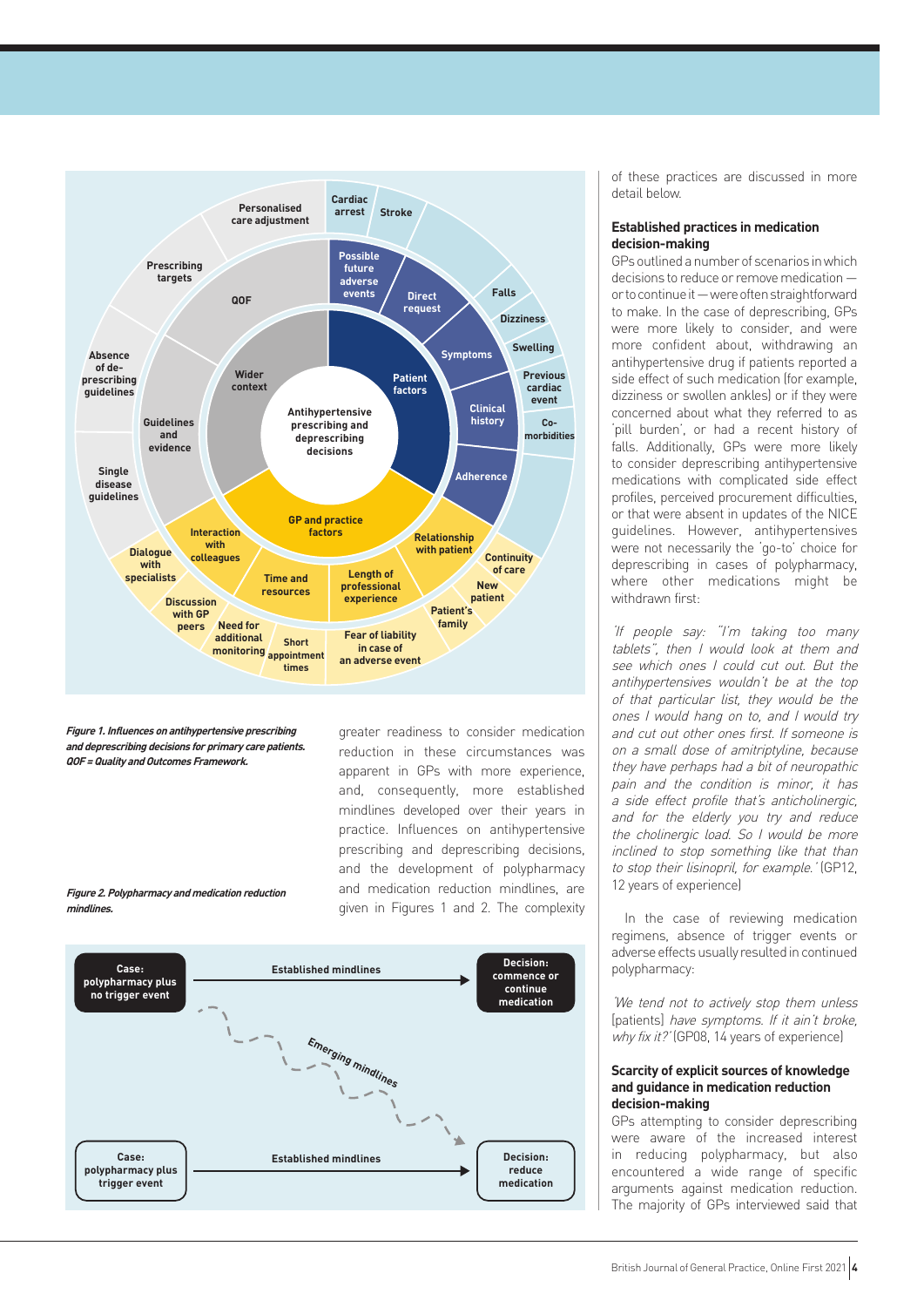the lack of guidelines was a major barrier to deprescribing antihypertensive medication in older patients who were not experiencing obvious side effects or other complications. An absence of guidelines on managing hypertension in the context of comorbidity, and the multiplicity of single-condition guidelines, added to the difficulty of making deprescribing decisions:

'I'd say the guidance is useful for starting antihypertensives, [but] there's little guidance about withdrawing them and there's never been any guidance as to timeframes and how quickly you should be up-titrating or downtitrating.' (GP04, 3 years of experience)

Prescribing decisions were made with an eye to requirements set out within the QOF.48 While GPs appreciated the option to make the right decision for the patient, facilitated by the possibility of making an exception report from the QOF for such patients where necessary (currently referred to as a 'Personalised Care Adjustment'), $8$  they were also wary of the burden of additional regulatory inspections if targets were not met:

'We're a bit reluctant to exempt because they think we're cheating. And if you exempt too many people then you get an inspection and then we're all sort of looking over our shoulder about this. So, that's very difficult because the system, which is meant to be helping people, is actually harming people at that point.' (GP15, 6 months of experience)

This study found that GPs with more professional experience appeared more likely to deviate from national guidelines on acceptable blood pressure levels in patients aged ≥80 years and were better equipped to draw on their tacit knowledge about how to deprescribe. Less experienced GPs appeared more likely to continue polypharmacy in patients without new clinical symptoms, justifying their reluctance to deprescribe by the lack of explicit evidence of benefit on deprescribing:

'There are obviously targets to be met for people with diabetes in terms of blood pressure and things like that, but equally, I'm allowed to, where it's clinically appropriate, exceptionalise people anyway, so I can think and make that decision.' (GP10, 10 years of experience)

'Is [the patient] going to have an increased risk of heart attacks or strokes from stopping [antihypertensives], at this age group? Probably not, but can I be a hundred

per cent certain that she isn't going to go and have a heart attack or stroke? No.' (GP01, 1.5 years of experience)

#### **Patient considerations in medication reduction decision-making**

Despite the scarcity of explicit guidance on deprescribing, some GPs were still willing to consider reducing medication regimens in people taking multiple medications, while acknowledging how complicated these decisions could be. Notably, such GPs tended to have more years in practice. In considering the rationale for medication reduction, GPs referred to the importance of a patient's medical history and comorbidities, notably renal function, diabetes, and/or previous history of strokes or cardiac events:

'You've got to walk the tightrope between not upsetting somebody's kidney function, but actually getting their blood pressure under control, and then not allowing the heart failure to get a hold, and then, if the heart failure gets a hold and you end up using diuretics, then you upset the diabetes, and they all interact.' (GP11, 26 years of experience)

Concurrently, a number of GPs mentioned that some patients, especially those with prior experiences of stroke or cardiac events, might experience anxiety at the prospect of stopping medication that lowers the risk of those events. Given that common understanding of having a chronic condition includes taking medication for the rest of one's life, 37,49 GPs with longer professional relationships with their patients might experience less resistance when suggesting medication withdrawal. However, this was not always the rule:

'I think sometimes people are absolutely delighted at the prospect of not having to take quite so many tablets and actually quite welcome it. But people who have had a stroke in the past are worried about the possibility of having a stroke if you stop the antihypertensive. So, I think the way round that is to actually talk to people properly about the risks and the benefits.' (GP11, 26 years of experience)

Conversely, a poorly established relationship with a patient made it more difficult to bring up the possibility of withdrawing medication, as GPs were unsure of the patient's preferences and did not want to cause them any unnecessary anxiety. As a result, in the absence of new medication-related symptoms, polypharmacy was likely to be continued: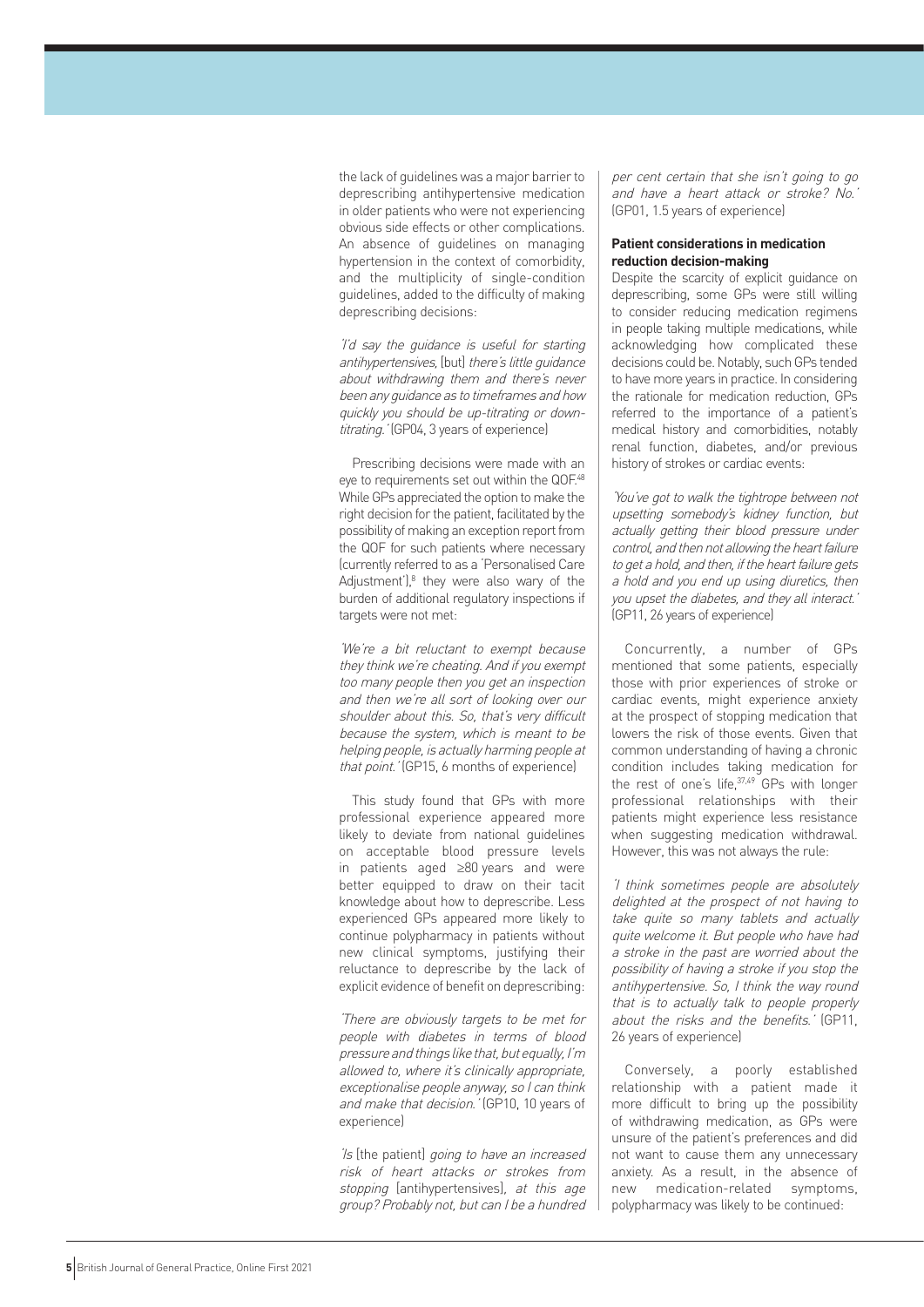'[The patient]'s new to the surgery, I don't know him, I don't know how he feels really about the tablets given that I didn't start them myself. It might be his choice that he would like to continue taking those tablets as he's been taking them for a while and not had any problems.' (GP01, 1.5 years of experience)

GPs also expressed a concern that older patients frequently struggle with adhering to their existing medication regimens, which meant that any changes — including withdrawal of medication — might require considerations beyond the clinical effects of removing a single drug.

Additionally, GPs recognised that even if withdrawal of antihypertensives seemed fairly safe from a clinical point of view, the possibility of a catastrophic event could not be entirely eliminated given the combination of a patient's age and level of multimorbidity. This means that even experienced GPs might hesitate before making deprescribing decisions:

'Something's happened, and then if you say: "He's had a fall and his blood pressure's low, I think we need to reduce the medication". That's a lot easier than the more subtle quality of life, you know, potential risk of side-effect. And moving on, I guess your own worry as a GP is that if you do stop his anti-hypertensives, if he has a stroke 2 weeks later, whether it be incidental or not, is that your fault or not?' (GP10, 10 years of experience)

Some GPs mentioned that they found themselves in a difficult position when their patients received specialist advice that was in conflict with more holistic primary care goals. Resolving these conflicts can undermine the patient's trust, especially if the specialist's recommendations cannot be easily integrated with patient's preferences or priorities, and the GP's perceptions of these:

'To be quite blunt, I am getting tired of my elderly, frail patients being discharged [from hospitals] on long-term preventative medication that is potentially harmful. I think [consultants] need to be thinking about what they're discharging on; sometimes these polypharmacy patients could have a fall and end up in hospital. I would appreciate those doctors to be reviewing the polypharmacy, to be assisting us in this. It can't just come from general practice.' (GP15, 6 months of experience)

### **Additional sources of concern in medication reduction decision-making**

Complex considerations impacting decisions to deprescribe also involved factors beyond the health conditions of individual patients. For instance, almost all GPs interviewed mentioned that family and carers must be taken into account when considering medication changes for older patients. There was a general recognition that decisions about medical care stretch beyond the doctor–patient dyad, irrespective of the patient's ability to make independent choices:

'If [the patient's] family were a little bit more, sort of, accepting that age doesn't mean that you've got to take lots of medication. And if they were less demanding on health services to expect that we continue to do things, and that if you stop something it doesn't mean that you're being a bad doctor, it means you're just really trying to improve the quality of life index rather than pill pushing.' (GP02, 15 years of experience)

Many GPs pointed to additional time and resources necessary to monitor a safe withdrawal of antihypertensives that had to be weighed against the possibility of an adverse event, or even litigation. This included the potential for additional or longer appointments, home monitoring of blood pressure, and home visits for housebound patients. This was one of the main reasons for doctors being less keen on changing medication regimens in patients with no specific antihypertensiverelated side effects:

'Is there anything that's stopping me, other than the problem that it could take more time, it could take more appointments to facilitate a safe withdrawal of tablets, in terms of following up with repeat home blood pressure monitoring, repeat appointments as to why we're going to stop them as she's been taking them for such a long time and been fine with them.' (GP01, 1.5 years of experience)

## **DISCUSSION**

## **Summary**

In older patients with multimorbidity, deprescribing decisions relating to antihypertensives are not straightforward. In everyday clinical practice, prescribing and deprescribing decisions demand GPs trade off a variety of factors, including explicit pressures of prescribing targets, tacit and practical knowledge on polypharmacy appropriateness for individual patients, patient preferences, and even concerns from families wanting more active medical care for their loved ones. In cases where there are clear trigger events for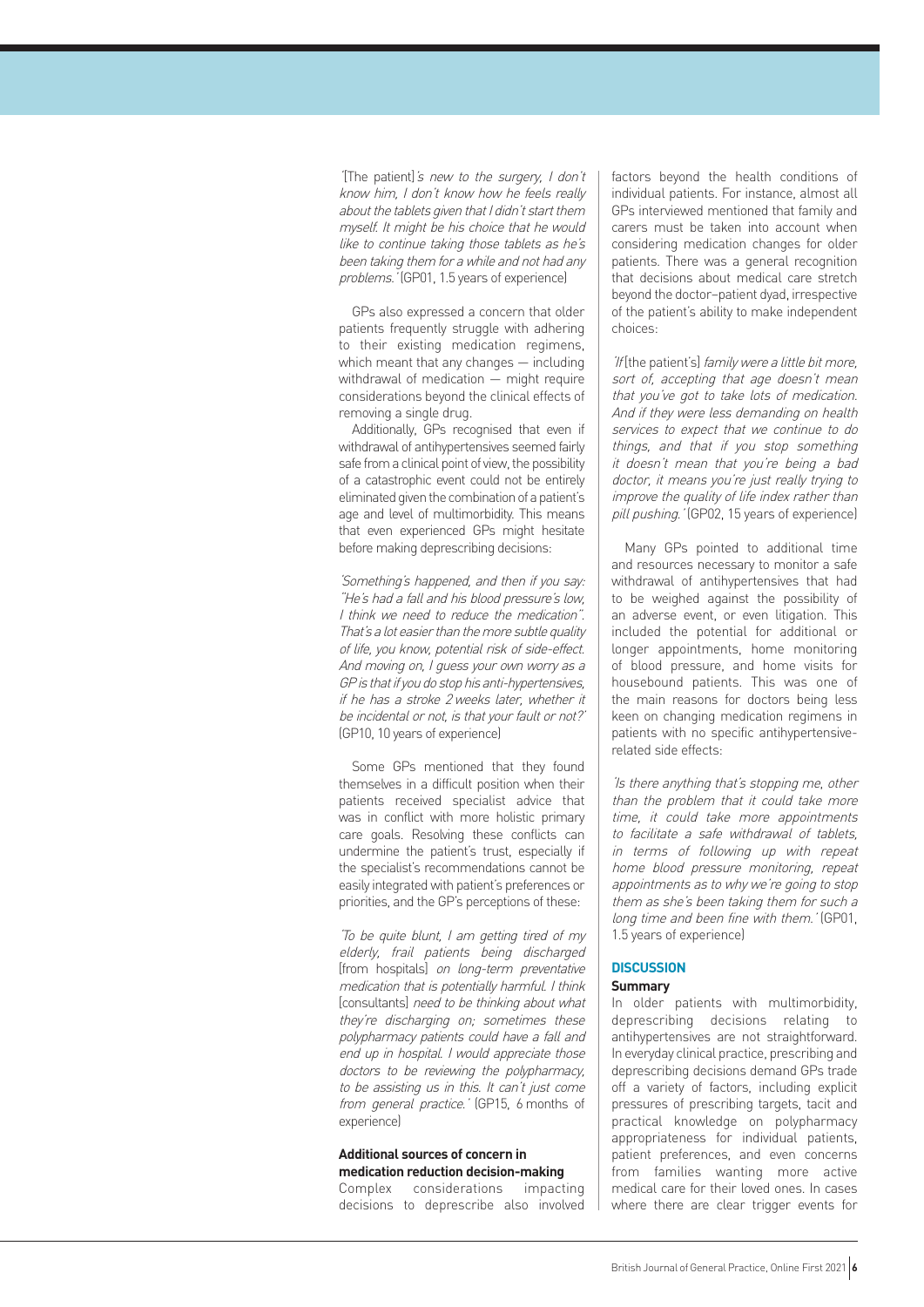deprescribing (such as specific symptoms, a fall, or an explicit request from the patient), mindlines are well established. Outside of such triggers, this study shows that mindlines lead to a cautious approach to deprescribing by GPs, and a 'watch-andwait' approach is prevalent. Consequently, even those GPs who would be keen to reduce polypharmacy in their older patients with multimorbidity may find it difficult to justify withdrawing antihypertensives without an explicit clinical reason, even in the context of strong relational continuity.

Deprescribing outside of a trigger event was considered more frequently by GPs whose mindlines were informed by many more years of clinical experience. Newly qualified GPs were less confident about stopping preventive medication in patients with complicated regimens who were not experiencing side effects or another active clinical concern. The climate in which GPs practice makes them acutely aware of the threat of litigation following a deprescribing decision that led to an adverse event, making them less willing to consider medication reduction. Although GPs' anxiety about stopping antihypertensives is likely to decrease as they gain more professional experience, their mindlines may form more readily if specific guidelines on reducing polypharmacy were available. Such guidelines will not become available without first generating robust empirical data from trials and (to a lesser extent) observational studies.

#### **Strengths and limitations**

While this study fits in with other research focusing on barriers and facilitators to deprescribing preventive medication,<sup>13,15,16,29,30,33,34,36-41</sup> it focuses on gaps in GPs' in-practice knowledge and practice related to deprescribing antihypertensives, drawing on thinking around mindlines. Within the interview study, the use of chart-stimulated recall can add to the specificity of interview data and facilitate deeper reflection in participants.50 GPs were asked to hypothesise about deprescribing decisions in cases of specific patients, which required real-time articulation of reasons about why deprescribing did not occur. The findings of the study may be limited by the small geographical area in England from which GPs were recruited and by the relatively low number of participants.

## **Comparison with existing literature**

Clinicians develop mindlines through everyday clinical practice and interaction. The robustness of these mindlines depends on available information in the form of the clinical evidence base (and guidelines) as well as professional experience and informal knowledge exchange between peers. Participating GPs in this study's sample have demonstrated how their decision-making about deprescribing draws primarily on their own and their colleagues' professional experience.20 Where the evidence base on the need to deprescribe was perceived to be clearer, such as in response to a trigger event, GPs' mindlines were well developed. In other scenarios, however, mindlines tended to emerge more readily only among those physicians who have been practising longer.

Evidence supports the significance of mindlines in understanding how clinical decisions are made in the context of individual patients' circumstances and broader structural pressures.<sup>21,29,51</sup> A recent example of the nature and impact of mindlines comes from a study of management strategies for atopic eczema.51 Despite available evidence, such as NICE guidelines and local emollient guidelines, providing evidence-based treatment was challenging for GPs, who often perceived changes to recommended emollients as economically motivated. Instead, GPs' mindlines drew on their own and their colleagues' experience of managing eczema as well as online resources. Interestingly, practitioners who had personal experience of eczema were also the most likely to articulate a nuanced understanding of eczema management, including robust knowledge of available products to treat it.<sup>51</sup>

A growing interest in deprescribing in older patients with multimorbidity has been fuelled by mounting evidence on the potential harms of polypharmacy over the last two decades, $11-14,27$  as evidenced by the changes in the QOF.<sup>8</sup> However, these trends have yet to translate into specific guidelines that would equip GPs for stopping preventive medication with the degree of confidence with which they prescribe it.<sup>17,31</sup> In this context. GPs must (and do) rely on their own and their colleagues' experience when making decisions to deprescribe. Consequently, the decision to continue polypharmacy in a patient who is not experiencing any side effects may often simply seem both risk-averse and wise, as exemplified in this study's interviews with GPs.

#### **Implications for research and practice**

There is a rising need to secure evidence on when and for whom deprescribing is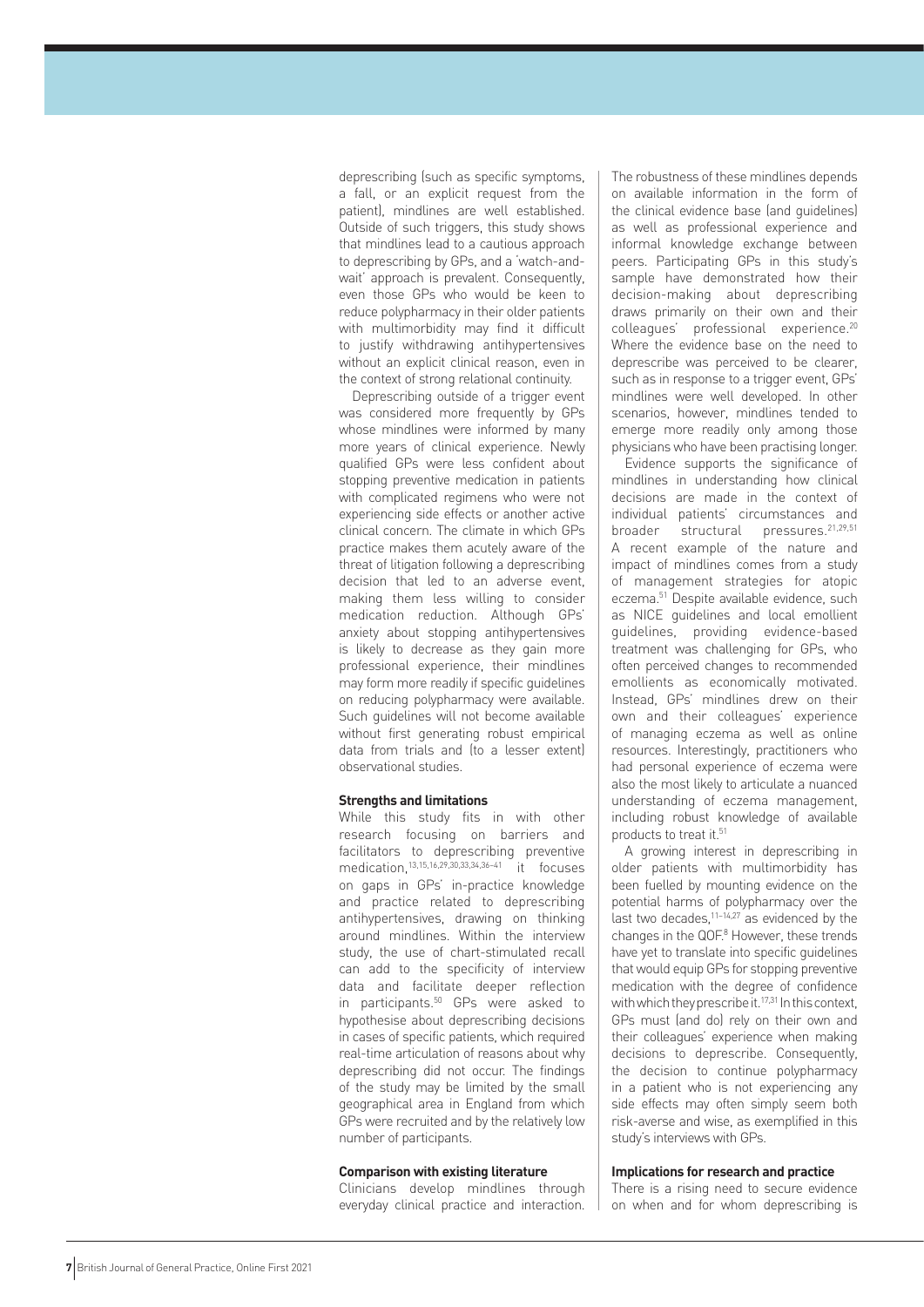### **Funding**

This work received joint funding from the National Institute for Health Research (NIHR) Oxford Collaboration for Leadership in Applied Health Research and Care (CLAHRC) at Oxford Health NHS Foundation Trust (reference: P2-501) and the NIHR School for Primary Care Research (SPCR; reference: 335) as a substudy of the OPtimising Treatment for MIld Systolic hypertension in the Elderly (OPTiMISE) antihypertensive medication reduction trial. Carol Sinnott has been funded by an NIHR Clinical Lectureship. James P Sheppard and Richard J McManus have been funded by an NIHR Professorship (reference: NIHR-RP-R2-12-015). James P Sheppard now receives funding from the Wellcome Trust/Royal Society via a Sir Henry Dale Fellowship (reference: 211182/Z/18/Z). Jonathan Mant and Richard J McManus are NIHR senior investigators. Karolina Kuberska, Carol Sinnott, and Jenni Burt are supported by the Health Foundation's grant to the University of Cambridge for The Healthcare Improvement Studies (THIS) Institute. THIS Institute is supported by the Health Foundation — an independent charity committed to bringing about better health and health care for people in the UK.

#### **Ethical approval**

This study has been approved by the Research Ethics Committee (South Central — Oxford A; reference: 16/SC/0628), Medicines and Healthcare products Regulatory Agency (reference: 21584/0371/001–0001), host institutions, and Health Research Authority.

## **Provenance**

Freely submitted; externally peer reviewed.

## **Competing interests**

The authors declare no competing interests.

## **Acknowledgements**

The authors thank the GPs who participated in this study, and staff from NIHR Eastern Clinical Research Network for their support.

## **Open access**

This article is Open Access: CC BY 4.0 licence (http://creativecommons.org/licences/ by/4.0/).

## **Discuss this article**

Contribute and read comments about this article: **bjgp.org/letters**

most likely to be beneficial, as current practice heavily relies on GPs' experience and intuition. These tacit approaches to making complex decisions are critical to developing confidence to attempt deprescribing and may be strengthened through reflective practice. As future doctors will be dealing with an increasingly aged cohort of patients with multimorbidity, deprescribing as a skill will need a place in the medical training curriculum. At the same time, it is important to recognise that, given the complexity of individual people taking multiple medications, professional guidelines and training are unlikely to be

sufficient to address each patient's needs and preferences in the light of their complex medication regimens and possible adverse effects. Doctors will develop and rely on mindlines when making complex decisions about reducing polypharmacy: surfacing the nature of such mindlines — as in this study — is one way to share practice more widely. As time goes on, an improved evidence base on the impact of deprescribing and guidelines on when and how to deprescribe are likely to support the strengthening of mindlines around deprescribing, even without trigger events.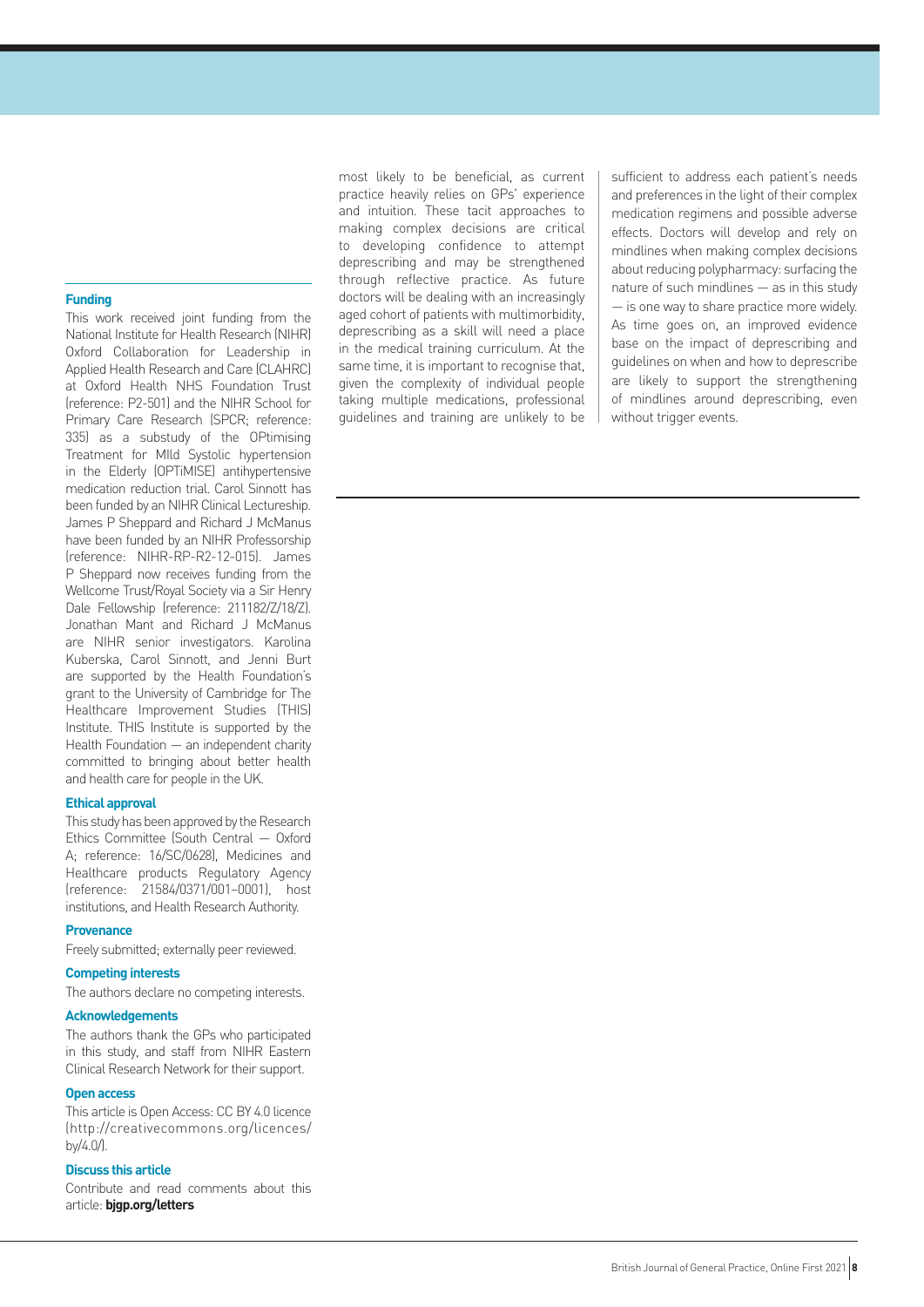## **REFERENCES**

- 1. Ettehad D, Emdin CA, Kiran A, et al. Blood pressure lowering for prevention of cardiovascular disease and death: a systematic review and meta-analysis. Lancet 2016; DOI: 10.1016/S0140-6736(15)01225-8.
- 2. Fretheim A, Odgaard-Jensen J, Brørs O, et al. Comparative effectiveness of antihypertensive medication for primary prevention of cardiovascular disease: systematic review and multiple treatments meta-analysis. BMC Med 2012; DOI: 10.1186/1741-7015-10-33.
- 3. Jongstra S, Harrison JK, Quinn TJ, Richard E. Antihypertensive withdrawal for the prevention of cognitive decline. Cochrane Database Syst Rev 2016; DOI: 10.1002/14651858.CD011971.pub2.
- 4. Whelton PK. Evolution of blood pressure clinical practice guidelines: a personal perspective. Can J Cardiol 2019; DOI: 10.1016/j.cjca.2019.02.019.
- 5. Bejan-Angoulvant T, Saadatian-Elahi M, Wright JM, et al. Treatment of hypertension in patients 80 years and older: the lower the better? A metaanalysis of randomized controlled trials. J Hypertens 2010; DOI: 10.1097/ HJH.0b013e328339f9c5.
- 6. Mair FS, Gallacher KI. Multimorbidity: what next? Br J Gen Pract 2017; DOI: https://doi.org/10.3399/bjgp17X690965.
- 7. Marengoni A, Onder G. Guidelines, polypharmacy, and drug-drug interactions in patients with multimorbidity: a cascade of failure. BMJ 2015; DOI: 10.1136/bmj. h1059.
- 8. NHS England. 2019/20 General Medical Services (GMS) contract Quality and Outcomes Framework (QOF). Guidance for GMS contract 2019/20 in England. 2019. https://www.england.nhs.uk/wp-content/uploads/2019/05/gms-contractqof-guidance-april-2019.pdf (accessed 11 May 2021).
- 9. Bradley MC, Motterlini N, Padmanabhan S, et al. Potentially inappropriate prescribing among older people in the United Kingdom. BMC Geriatr 2014; DOI: 10.1186/1471-2318-14-72.
- 10. Garfinkel D, Zur-Gil S, Ben-Israel J. The war against polypharmacy: a new costeffective geriatric-palliative approach for improving drug therapy in disabled elderly people. Isr Med Assoc J 2007; **9(6):** 430–434.
- 11. Thio SL, Nam J, van Driel ML, et al. Effects of discontinuation of chronic medication in primary care: a systematic review of deprescribing trials. Br J Gen Pract 2018; DOI: https://doi.org/10.3399/bjgp18X699041.
- 12. Reeve E, Shakib S, Hendrix I, et al. Review of deprescribing processes and development of an evidence-based, patient-centred deprescribing process. Br J Clin Pharmacol 2014; DOI: 10.1111/bcp.12386.
- 13. van Middelaar T, Moll van Charante EP. Deprescribing preventive medication in older patients. Br J Gen Pract 2018; DOI: https://doi.org/10.3399/bjgp18X698933.
- 14. Potter K, Flicker L, Page A, Etherton-Beer C. Deprescribing in frail older people: a randomised controlled trial. PLoS One 2016; DOI: 10.1371/journal. pone.0149984.
- 15. Scott IA, Anderson K, Freeman CR, Stowasser DA. First do no harm: a real need to deprescribe in older patients. Med J Aust 2014; DOI: 10.5694/ mja14.00146.
- 16. Mantelli S, Jungo KT, Rozsnyai Z, et al. How general practitioners would deprescribe in frail oldest-old with polypharmacy  $-$  the LESS study. BMC Fam Pract 2018; DOI: 10.1186/s12875-018-0856-9.
- 17. Bate L, Hutchinson A, Underhill J, Maskrey N. How clinical decisions are made. Br J Cinical Pharmacol 2012; DOI: 10.1111/j.1365-2125.2012.04366.x.
- Sinnott C, Mc Hugh S, Boyce MB, Bradley CP. What to give the patient who has everything? A qualitative study of prescribing for multimorbidity in primary care. Br J Gen Pract 2015; DOI: https://doi.org/10.3399/bjgp15X684001.
- 19. Turner JP, Richard C, Lussier MT, et al. Deprescribing conversations: a closer look at prescriber–patient communication. Ther Adv Drug Saf 2018; DOI: 10.1177/2042098618804490.
- 20. Gabbay J, le May A. Evidence based guidelines or collectively constructed "mindlines?" Ethnographic study of knowledge management in primary care. BMJ 2004; DOI: 10.1136/bmj.329.7473.1013.
- 21. Wieringa S, Engebretsen E, Heggen K, Greenhalgh T. How knowledge is constructed and exchanged in virtual communities of physicians: qualitative study of mindlines online. J Med Internet Res 2018; DOI: 10.2196/jmir.8325.
- 22. Wieringa S, Greenhalgh T. 10 years of mindlines: a systematic review and commentary. Implement Sci 2015; DOI: 10.1186/s13012-015-0229-x.
- 23. Scott IA, Hilmer SN, Reeve E, et al. Reducing inappropriate polypharmacy: the process of deprescribing. JAMA Intern Med 2015; DOI: 10.1001/ jamainternmed.2015.0324.
- 24. McGrath K, Hajjar ER, Kumar C, et al. Deprescribing: a simple method for reducing polypharmacy. J Fam Pract 2017; **66(7):** 436–445.
- 25. Scottish Government Polypharmacy Model of Care Group. Polypharmacy guidance realistic prescribing. 3rd edn. 2018. https://www.therapeutics.scot.nhs. uk/wp-content/uploads/2018/04/Polypharmacy-Guidance-2018.pdf (accessed 11 May 2021).
- 26. National Institute for Health and Care Excellence. Multimorbidity and polypharmacy. KTT18. 2019. https://www.nice.org.uk/advice/ktt18 (accessed 11 May 2021).
- 27. Reeve E, Jordan V, Thompson W, et al. Withdrawal of antihypertensive drugs in older people. Cochrane Database Syst Rev 2020; DOI: 10.1002/14651858. CD012572.pub2.
- Bokhof B, Junius-Walker U. Reducing polypharmacy from the perspectives of general practitioners and older patients: a synthesis of qualitative studies. Drugs Aging 2016; DOI: 10.1007/s40266-016-0354-5.
- 29. Grant A, Sullivan F, Dowell J. An ethnographic exploration of influences on prescribing in general practice: why is there variation in prescribing practices? Implement Sci 2013; DOI: 10.1186/1748-5908-8-72.
- 30. Carrier H, Zaytseva A, Bocquier A, et al. GPs' management of polypharmacy and therapeutic dilemma in patients with multimorbidity: a cross-sectional survey of GPs in France. Br J Gen Pract 2019; DOI: https://doi.org/10.3399/ bjgp19X701801.
- 31. Gillespie R, Mullan J, Harrison L. Deprescribing for older adults in Australia: factors influencing GPs. Aust J Prim Health 2018; DOI: 10.1071/PY18056.
- 32. Schuling J, Gebben H, Veehof LJG, Haaijer-Ruskamp FM. Deprescribing medication in very elderly patients with multimorbidity: the view of Dutch GPs. A qualitative study. BMC Fam Pract 2012; DOI: 10.1186/1471-2296-13-56.
- 33. van Middelaar T, Ivens SD, van Peet PG, et al. Prescribing and deprescribing antihypertensive medication in older people by Dutch general practitioners: a qualitative study. BMJ Open 2018; DOI: 10.1136/bmjopen-2017-020871.
- 34. Palagyi A, Keay L, Harper J, et al. Barricades and brickwalls  $-$  a qualitative study exploring perceptions of medication use and deprescribing in long-term care. BMC Geriatr 2016; DOI: 10.1186/s12877-016-0181-x.
- 35. Avery AJ, Bell BG, Rationalising medications through deprescribing. BMJ 2019; DOI: 10.1136/bmj.l570.
- 36. Djatche L, Lee S, Singer D, et al. How confident are physicians in deprescribing for the elderly and what barriers prevent deprescribing? J Clin Pharm Ther 2018; DOI: 10.1111/jcpt.12688.
- 37. Gillespie RJ, Harrison L, Mullan J. Deprescribing medications for older adults in the primary care context: a mixed studies review. Health Sci Rep 2018; DOI: 10.1002/hsr2.45.
- 38. Anderson K, Stowasser D, Freeman C, Scott I. Prescriber barriers and enablers to minimising potentially inappropriate medications in adults: a systematic review and thematic synthesis. BMJ Open 2014; DOI: 10.1136/ bmjopen-2014-006544.
- 39. Scott IA, Gray LC, Martin JH, et al. Deciding when to stop: towards evidencebased deprescribing of drugs in older populations. Evid Based Med 2013; DOI: 10.1136/eb-2012-100930.
- Anthierens S, Tansens A, Petrovic M, Christiaens T. Qualitative insights into general practitioners views on polypharmacy. BMC Fam Pract 2010; DOI: 10.1186/1471-2296-11-65.
- 41. Ailabouni NJ, Nishtala PS, Mangin D, Tordoff JM. General practitioners' insight into deprescribing for the multimorbid older individual: a qualitative study. Int J Clin Pract 2016; DOI: 10.1111/ijcp.12780.
- 42. Sheppard JP, Burt J, Lown M, et al. Effect of antihypertensive medication reduction vs usual care on short-term blood pressure control in patients with hypertension aged 80 years and older: the OPTIMISE randomized clinical trial. JAMA 2020; DOI: 10.1001/jama.2020.4871.
- 43. Malterud K, Siersma V, Guassora AD. Sample size in qualitative interview studies: guided by information power. Qual Health Res 2016; DOI: 10.1177/1049732315617444.
- Braun V, Clarke V. Using thematic analysis in psychology. Qual Res Psychol 2006; DOI: 10.1191/1478088706qp063oa.
- 45. Saldaña J. The coding manual for qualitative researchers. Los Angeles, CA: SAGE Publications, 2016.
- 46. Gabbay J, le May A. Mindlines: making sense of evidence in practice. Br J Gen Pract 2016; DOI: https://doi.org/10.3399/bjgp16X686221.
- 47. Gabbay J, le May A. Practice-based evidence for healthcare: clinical mindlines. Abingdon: Routledge, 2011.